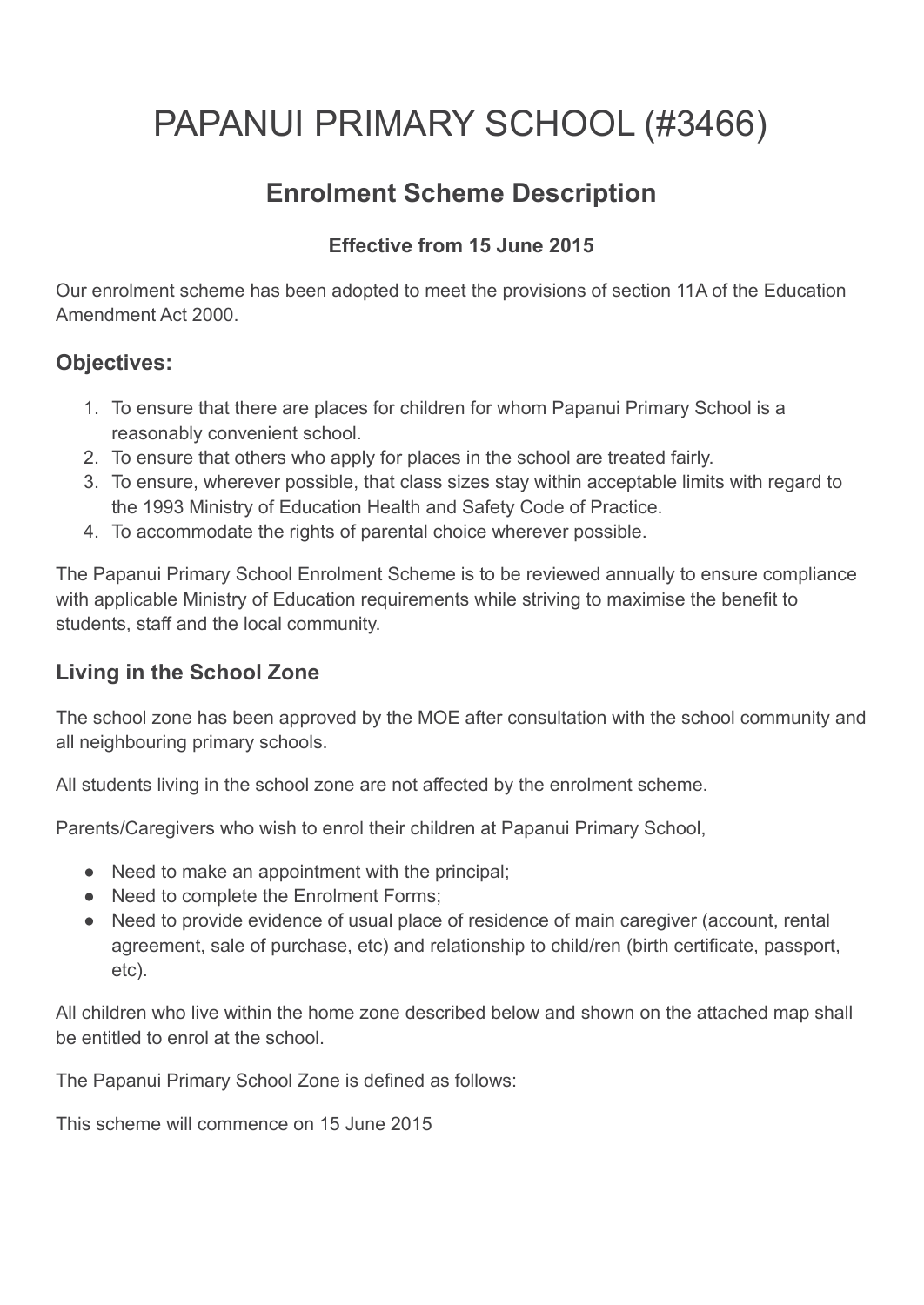# **Home Zone**

All students who live within the home zone described below (and shown on the attached map) shall be eligible to enrol at the school.

The area within the below boundary, including both sides of boundary roads unless stated otherwise.

Starting from the intersection of Main North Rd and Northcote Rd and moving in a clockwise direction;

- North along Main North Rd to Daniels Rd (east side of road only to 276 Main North Road),
- East along Daniels Rd to Grimseys Road.
- South on Grimseys Road to Owen Mitchell Park,
- East along the northern edge of Owen Mitchell Park,
- From the north-eastern corner of Owen Mitchell Park in a direct line to 759 Hills Road,
- South east on Hills Road to QF II Drive
- West along QE II Drive to Philpotts Rd,
- South along Philpotts Rd to 115 Philpotts Rd.
- From 115 Philpotts Rd in a straight line to 468 Cranford St.
- North-west along Cranford St to Main North Rd.
- South-west along Main North Rd to Harewood Road (including Meadow St, Apollo Pl and Shearer Ave),
- North-west on Harewood Road (north side only) to the railway line,
- North along the railway line (east side only) to Northcote Rd,
- East along Northcote Rd (south side only) to Main North Rd.

## **Out of Zone Enrolments**

The BOT will assist the principal to determine the number of places that are likely to be available for the enrolment of students for the following year and the number of ballots that will be held.

If there are more places available than there are applicants, a ballot will not be necessary and those applying will be accepted onto the school roll.

If there are more applicants than places available for students out of the school zone, a ballot will be conducted under Section 11G(1) of the Education Act 1989. Applications for enrolment will be process in the following order (as determined by the Education Act):

Applications for enrolment will be processed in the following order of priority:

- First Priority must be given to any applicant who is accepted for enrolment in a special programme run by the school.
- Second Priority must be given to any applicant who is the sibling of a current student of the school.
- Third Priority must be given to any student who is the sibling of a former student of the school.
- Fourth Priority must be given to any applicant who is a child of a former student of the school.